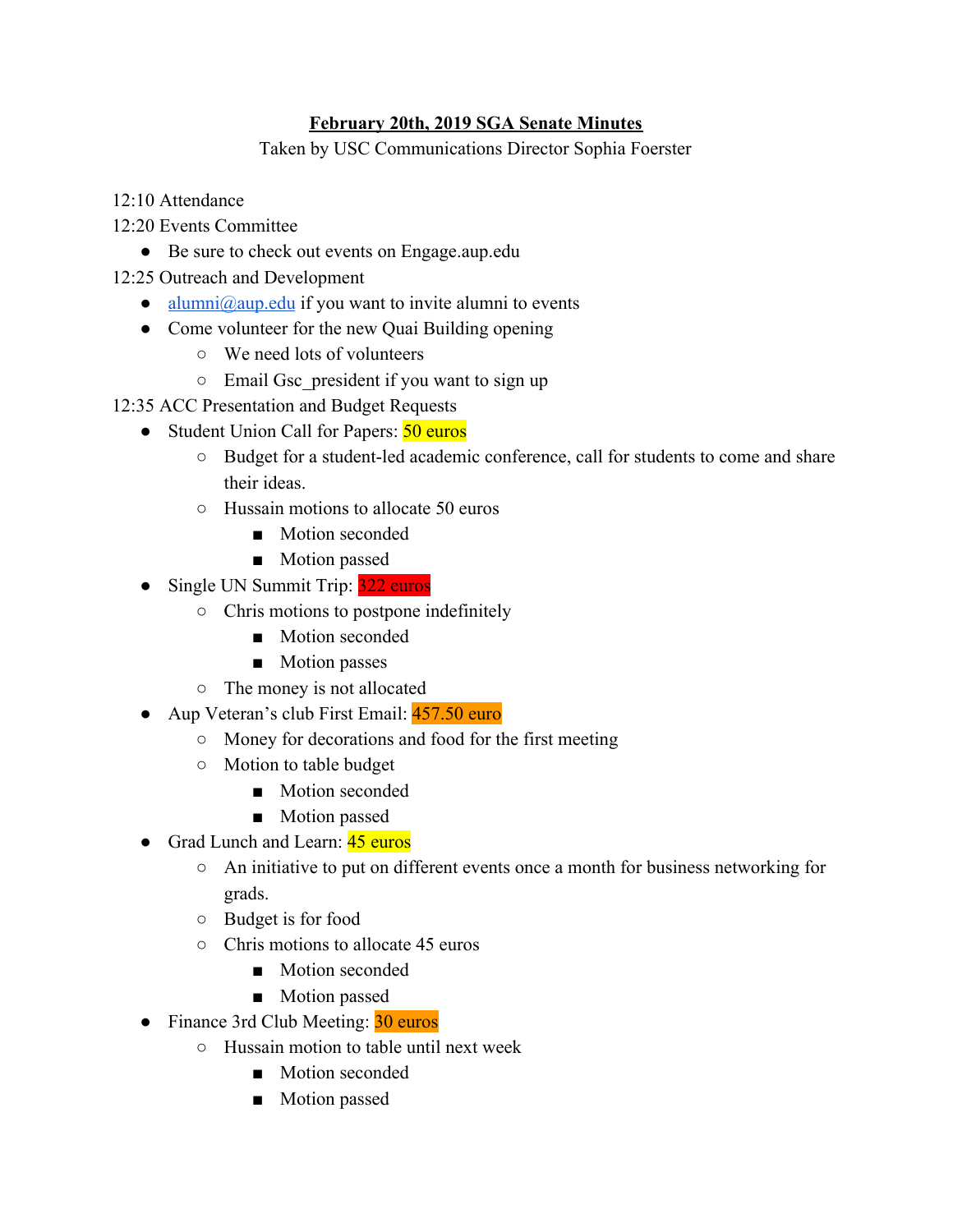- Finance Club meet and greet: 43 euros
	- Jacqueline motions to table until next week
		- Motion seconded
		- Motion passed
- AUP For Consent Support Group: 60 euros
	- For food and drinks and tissues
	- Diana motions to allocate 60 euros
		- Motion seconded
		- Motion passed
- TEDxAUP: 4487.40 euros
	- First University TEDx in Paris that will be entirely in english
	- Already got the licensing for it to be an official TED event
	- Money allocated will be used for an outside venue and food for the event as well as the "TED" lettering
	- Will be approved or denied next week (not being voted on due to high amount)
- Film Department Senior Junior Night: 15 euros
	- For finger food this Thursday
	- Chris motions to allocate 15 euros
		- Motion seconded
		- Motion passed
- Film Master Class: 52 euros
	- For master classes that have already passed.
	- For food
	- Diana motions to allocate 52 euros
		- Motion seconded
		- Motion passed
- Diversity Club Privilege Walk: **95.50 euros** 
	- Money went to pizza and drinks
	- Margarita motions to allocate 95.50 euros
		- Motion seconded
		- Motion passed
- Diversity Club Themed discussion: 35.50 euros
	- Next monday event
	- Money goes towards refreshments
	- Miranda motions to allocate 35.50 euros
		- Motion seconded
		- Motion passed
- SGA Clubs Night: 385.00 euros
	- Factures were finally received from Antonin for food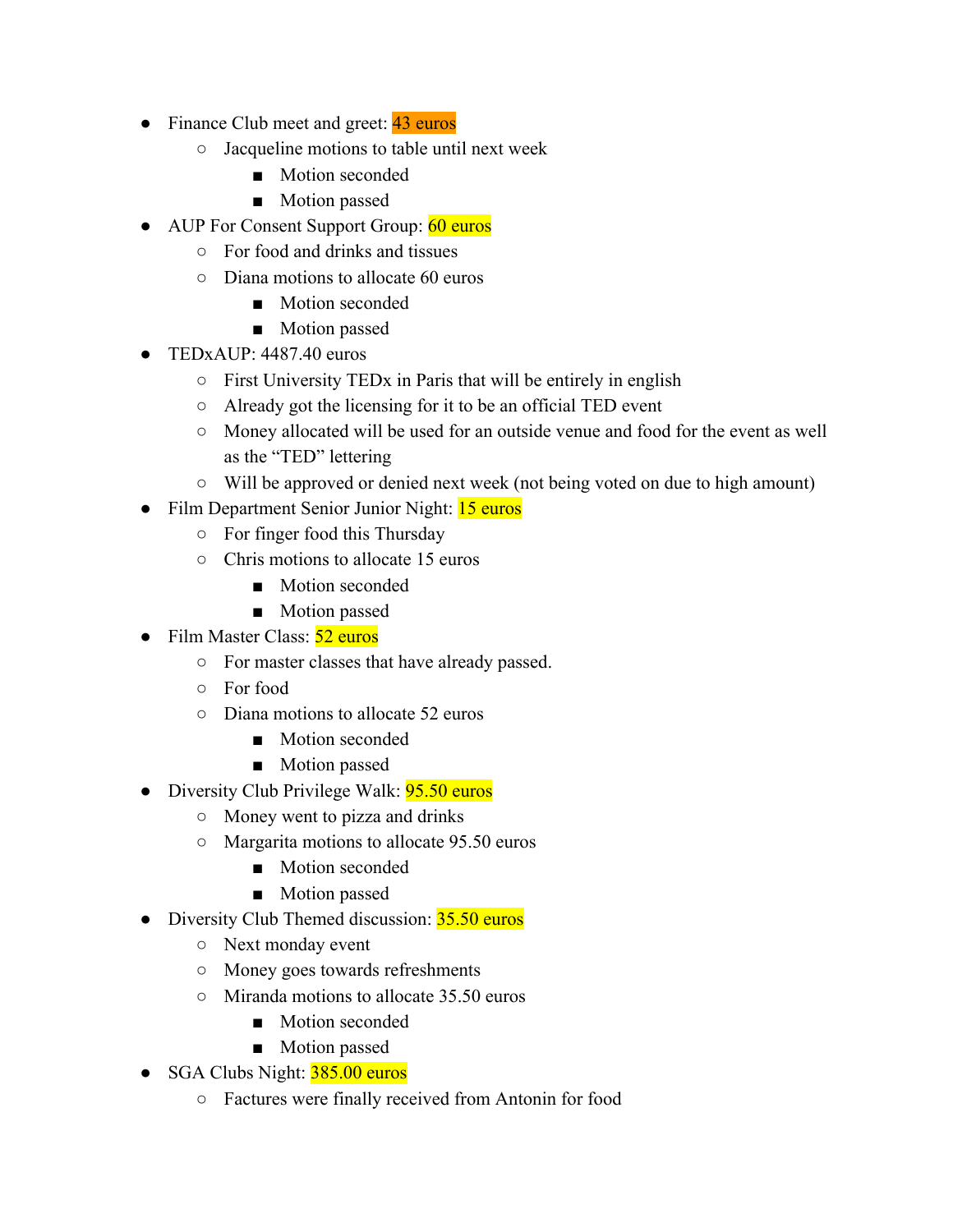- Chris motions to allocate 385 euros
	- Motion seconded
	- Motion passed
- SGA Super Bowl Party: **198.00 euros** 
	- Facture received from Antonin for food
	- Hussain motions to allocate 198 euros
		- Motion seconded
		- Motion passed
- Paris Atlantic: 4,000 euros
	- Previously presented on last year
	- Budget to go to printing costs: less than previous years because it will be printed on recycled paper
	- Hussain motions to allocate 4000 euros
		- Motion seconded
		- Motion passed

13:15 MUN Presentation

- Budget will be voted on next senate session
- GIMUN in March
- The budget will be under 1500 for 5 students to be able to go
	- Will cover airfare, delegation fees, and accomodation
- Email the debate and politics email

13:20 Senate Closes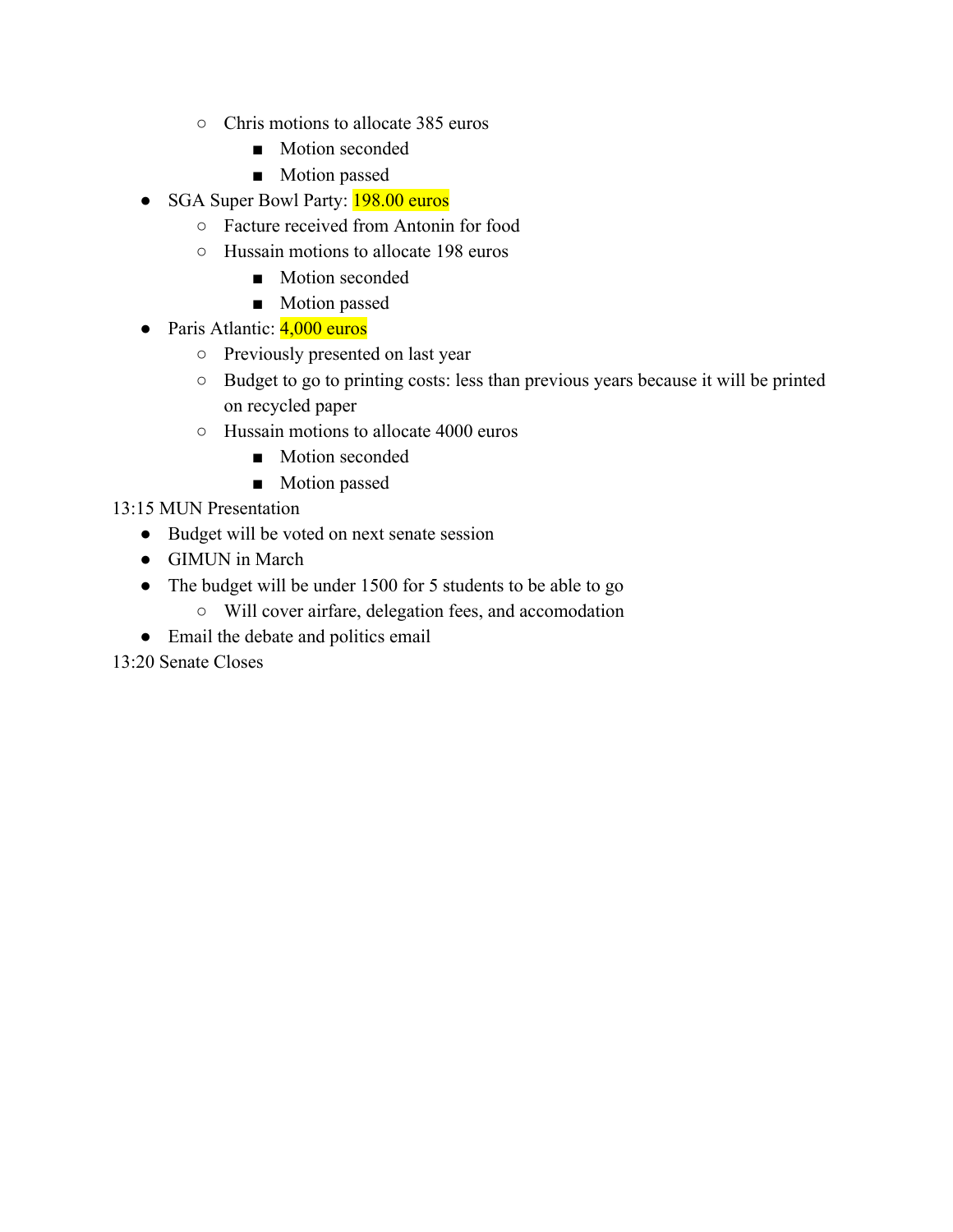## Senate Session: Wednesday February 20, 2019



## **ACC Budget Requests**

| On behalf of             | <b>Purpose</b>                   | <b>Amount Requested</b> | <b>Amount allocated</b>           |
|--------------------------|----------------------------------|-------------------------|-----------------------------------|
| <b>Student Union</b>     | Call for Papers                  | 50.00€                  |                                   |
| Alexandra Avena          | Single UN Summit Trip            | 322.00€                 | instruct<br>$-n$ <i>efinetely</i> |
| <b>AUP Veterans Club</b> | <b>First Club Meeting</b>        | 457.50€                 | codex                             |
| <b>Careers Committee</b> | Grad Lunch & Learn               | 45.00€                  |                                   |
| Finance Club             | 3rd Club Meeting                 | 30.00€                  | Tabled                            |
| Finance Club             | Meet & Greet                     | 43.00€                  | lcbled                            |
| AUP for Consent          | <b>Support Group</b>             | 60.00€                  | $00\epsilon$                      |
| TEDxAUP                  | <b>TED Talk</b>                  | 4487.40€                | 51500E<br>Tableste                |
| Film Department          | Junior & Senior Night            | 15.60€                  | $\ddot{5}$<br>M€                  |
| Film Department          | Masterclass                      | 52.00€                  | 52.<br>m                          |
| Diversity Club           | Jeopardy Night                   | 95.50€                  | SO毛                               |
| Diversity Club           | <b>Themed Discussion</b>         | 35.50€                  | $SO \in$                          |
| ACC                      | <b>Clubs Night Catering</b>      | 385.00€                 |                                   |
| SGA                      | <b>Super Bowl Party Catering</b> | 198.00€                 |                                   |
| Paris Atlantic           | <b>Magazine Printing</b>         | 4000.00€                |                                   |

Verified

**SGA** 

Chiara Amor, USC Vice President

Jonathan Morales, SGA Treasurer

Courtney Kelley, GSC Vice President

Cody Mannick, GSC Communications Director

Sophia Foerster, USC Communications Director

Kevin Fore, Dean of Student Development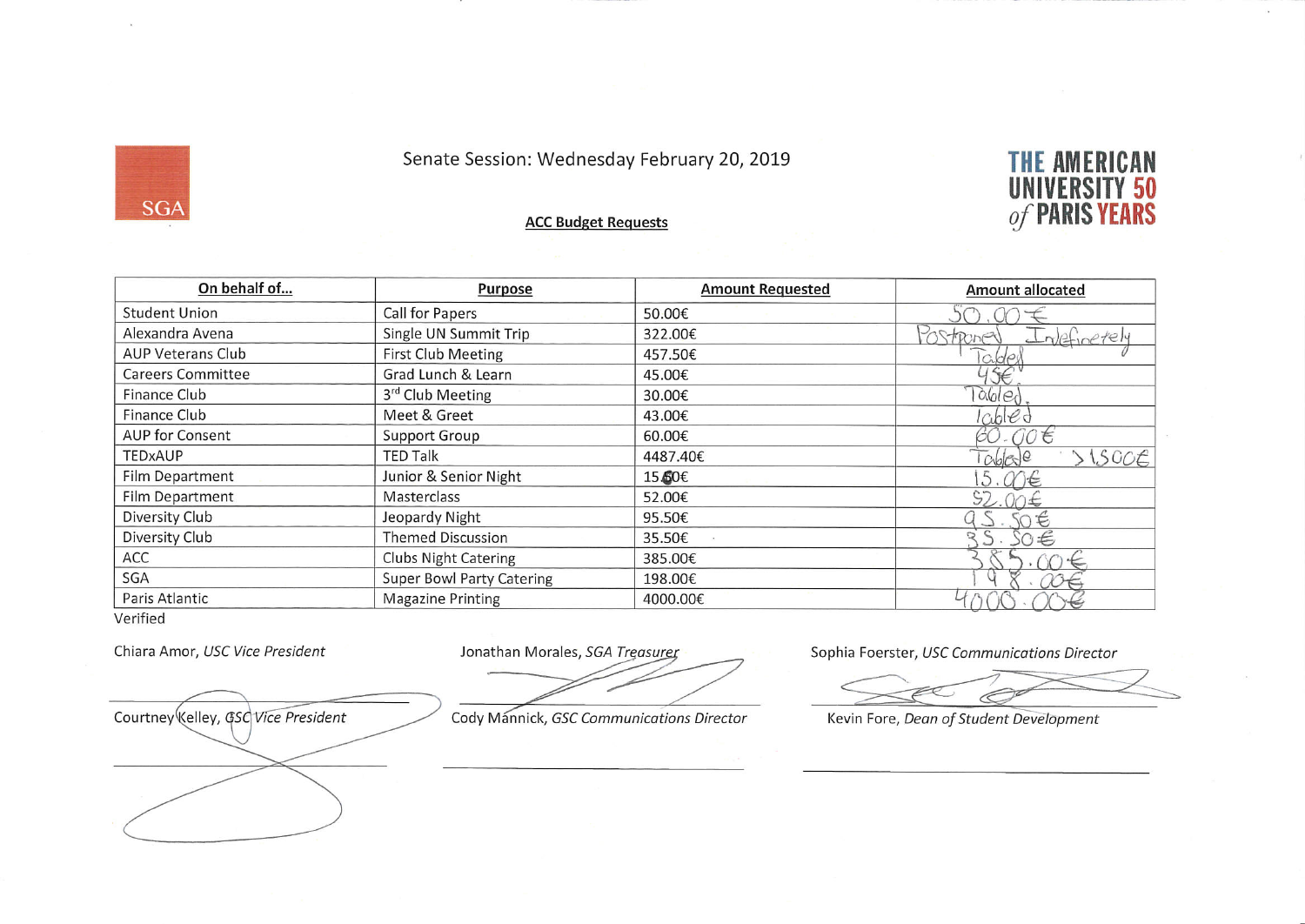## **SENATE FALL 2018 ATTENDANCE SHEET — Present = X (12:10) ; Late (12:11-12:20) ; Absent = AB (after 12:20) ; Excused late/absence = EX (cultural program, immigration)**

| <b>Department</b>                                 | <b>Senator</b>       | 23<br>/1                  | 30/<br>$\mathbf{1}$ | 6/2                | 13/<br>$\overline{2}$ | 20<br>/2           | 27/<br>$\overline{2}$ |  |  |  | <b>TOTAL AB</b><br>(excluding<br>excused) | <b>TOT</b><br><b>AL</b><br><b>LATE</b> |
|---------------------------------------------------|----------------------|---------------------------|---------------------|--------------------|-----------------------|--------------------|-----------------------|--|--|--|-------------------------------------------|----------------------------------------|
| <b>Art History/Fine Arts</b>                      | Miranda<br>Vickery   | N/<br>$\mathsf{A}$        | N/<br>$\mathsf{A}$  | $\mathsf{X}$       | $\mathsf{x}$          | X                  |                       |  |  |  |                                           |                                        |
| Comparative<br>Literature                         | Rebecca<br>Herr      | $\boldsymbol{\mathsf{x}}$ | AB                  | X                  | X                     | X                  |                       |  |  |  |                                           |                                        |
| <b>Computer Science</b>                           | Hussain<br>Alibrahim | $\pmb{\mathsf{x}}$        | $\pmb{\mathsf{x}}$  | $\pmb{\mathsf{X}}$ | $\pmb{\mathsf{x}}$    | $\pmb{\mathsf{x}}$ |                       |  |  |  |                                           |                                        |
| <b>Economics</b>                                  | Diana Hickox         | N/<br>Α                   | N/<br>Α             | $\pmb{\mathsf{X}}$ | X                     | X                  |                       |  |  |  |                                           |                                        |
| <b>Film Studies</b>                               | Jamie<br>Nyqvist     | $\pmb{\mathsf{x}}$        | X                   | $\mathsf X$        | $\pmb{\mathsf{x}}$    | $\pmb{\mathsf{x}}$ |                       |  |  |  |                                           |                                        |
| <b>French &amp; Modern</b><br><b>Languages</b>    |                      | N/<br>Α                   | N/<br>A             | N/<br>Α            | N/<br>A               | N/<br>Α            |                       |  |  |  |                                           |                                        |
| <b>Gender, Sexuality, &amp;</b><br><b>Society</b> |                      | N/<br>A                   | N/<br>$\mathsf{A}$  | N/<br>A            | N/<br>$\mathsf{A}$    | N/<br>$\mathsf{A}$ |                       |  |  |  |                                           |                                        |
| Global<br><b>Communications</b>                   | Sophia<br>Scalzo     | N/<br>A                   | N/<br>A             | $\pmb{\mathsf{X}}$ | $\pmb{\times}$        | X                  |                       |  |  |  |                                           |                                        |
| <b>History</b>                                    | <b>Oliver Henry</b>  | $\pmb{\mathsf{X}}$        | $\pmb{\mathsf{X}}$  | X                  | $\mathsf{x}$          | AB                 |                       |  |  |  |                                           |                                        |